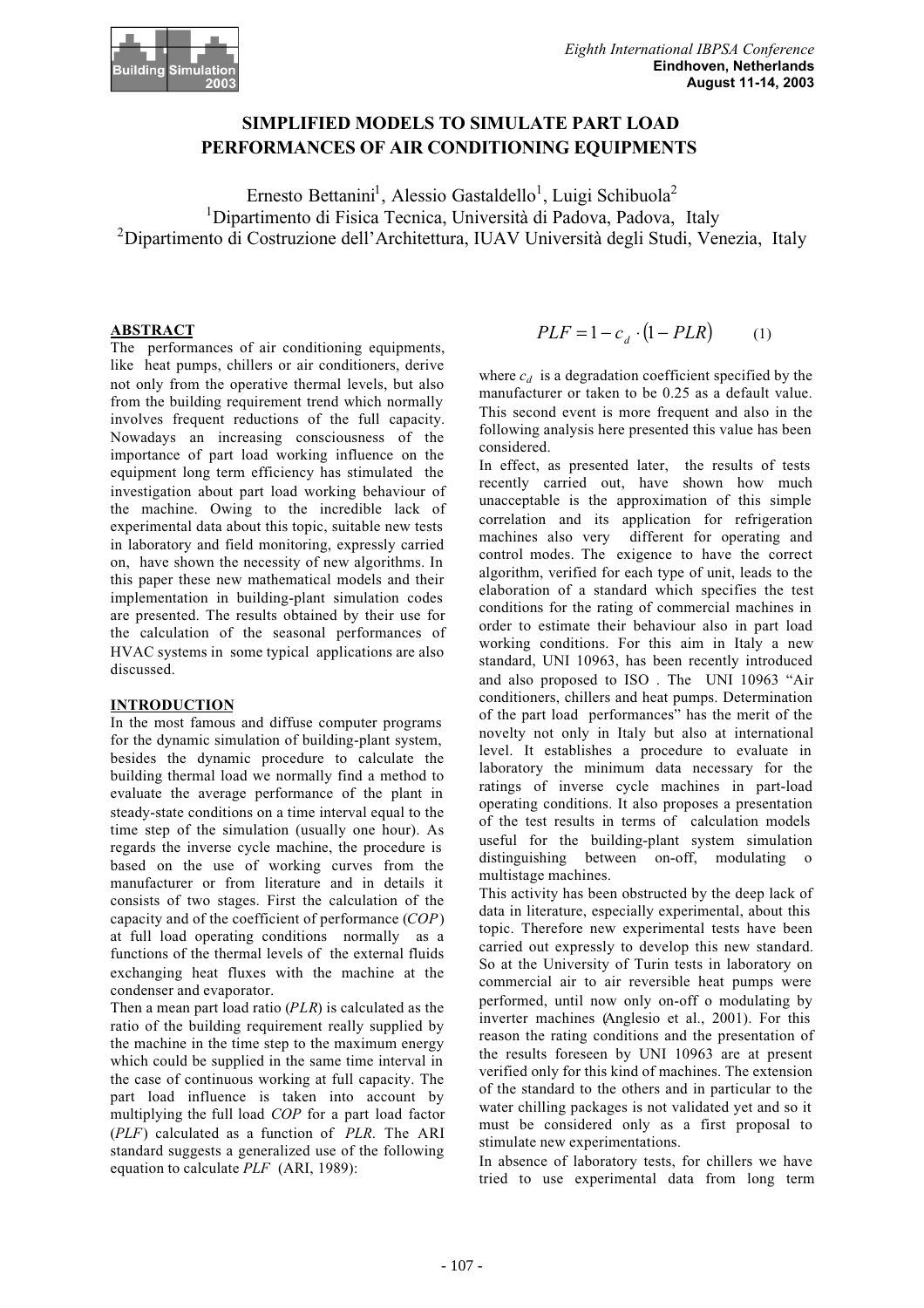monitoring of machines integrated in HVAC plants of real buildings. The mathematical models consequently elaborated have been used for the simulation of the seasonal performances of the building-plant system. The results obtained in some typical application cases are here presented and discussed.

## **THE MODELS FOR AIR CONDITIONERS**

On the basis of the laboratory tests the UNI 10963 proposes a different algorithm to calculate *PLF* as a function of *PLR*. In order to obtain this mathematical model, the results of various tests at the same outside (28°C) and internal (27°C) air temperature are used: a full capacity test and different part load percentage tests. For the single stage unit the part load rating is obtained by the cycling of the compressor. In this case  $PLF= COP_{cyc}/COP_{full}$  where  $COP_{cyc}$  is the coefficient of performance at part load working (cycling conditions) and *COPfull* is the full load *COP*. In the same way  $PLR = Pc_{\text{cyc}}/Pc_{\text{full}}$  where  $Pc_{\text{cyc}}$ is the part load capacity and *Pcfull* is the full capacity at the same operative temperatures. A new parameter called *Z* is also introduced as the ratio of the electric consumption of the machine at part load working  $Pe_{cyc}$  to that one at full capacity  $Pe_{full}$ .

In figure 1 some experimental values of the parameters *PLF* and *Z* are reported as a function of *PLR* (Anglesio e al., 2001 second part). All the tests suggest a linear correlation between *Z* and *PLR* and this observation permits to elaborate a simple mathematical model for *PLF* as a function of *PLR* as follows:

$$
COP_{cyc} = \frac{Pc_{cyc}}{Pe_{cyc}} \quad COP_{full} = \frac{Pc_{full}}{Pe_{full}} \quad Z=a \quad PLR + b
$$
\n
$$
(2)
$$

therefore:

$$
PLF = \frac{COP_{cyc}}{COP_{full}} = \frac{Pc_{cyc}}{Pe_{cyc}} \frac{Pe_{full}}{Pc_{full}} = \frac{PLR}{Pe_{cyc}} = \frac{PLR}{Pe_{full}}
$$

$$
= \frac{PLR}{Z} = \frac{PLR}{a\,PLR + b} \tag{3}
$$

The fundamental conclusion is that only one part load test besides one full load test, is sufficient to calculate the linear correlation between *Z* and *PLR* and consequently the algorithm of *PLF* as a function of *PLR*. These models are also reported in figure 1. For the modulating machine, the capacity control is based on the changing of the rotational speed of the electric motor due to the variation of the frequency of the electric supply by an inverter between the nominal maximum frequency and a minimum value. Below this value a further reduction of the capacity

can be obtained again by on-off cycles as for the single stage machine.

**Single stage**



Figure 1. UNI models for the parameters *Z* and *PLF* as a function of *PLR* and some experimental values from laboratory tests for a single stage machine.

In figure 2 some experimental values of the couple *PLR* and *PLF* are reported (table III B in Anglesio et al., 2001 second part). For the algorithm of *PLF*, the standard suggests a simple linear correlation between the point at nominal frequency and the point at minimum frequency i.e. in the interval of the real modulation of the capacity. For lower *PLR* it is possible to elaborate the same model seen for the single stage machine. It is important to notice that the global curve of *PLF* as a function of *PLR* is now obtained by utilizing only three test points: one full load test at the maximum frequency, one full load test at the minimum frequency, one on-off test at the minimum frequency. Another fundamental remark is that the reduction of the motor revolutions results in a strong increase of the *PLF* above 1 i.e. a strong improvement of *COP* whose positive consequences continue also in the first interval of on-off working. In fact a lower refrigerant flow rate moved by the compressor, due to the motor speed reduction, causes inferior thermal fluxes exchanged at the evaporator and condenser and then smaller thermal differences between the refrigerant and the outside.

## **THE MODELS FOR WATER CHILLING PACKAGES**

As mentioned above, for air cooled reversible chillers in absence of data from laboratory tests, we have used experimental data from long term monitoring campaigns of units installed in buildings. In comparison with laboratory tests, this approach is very different.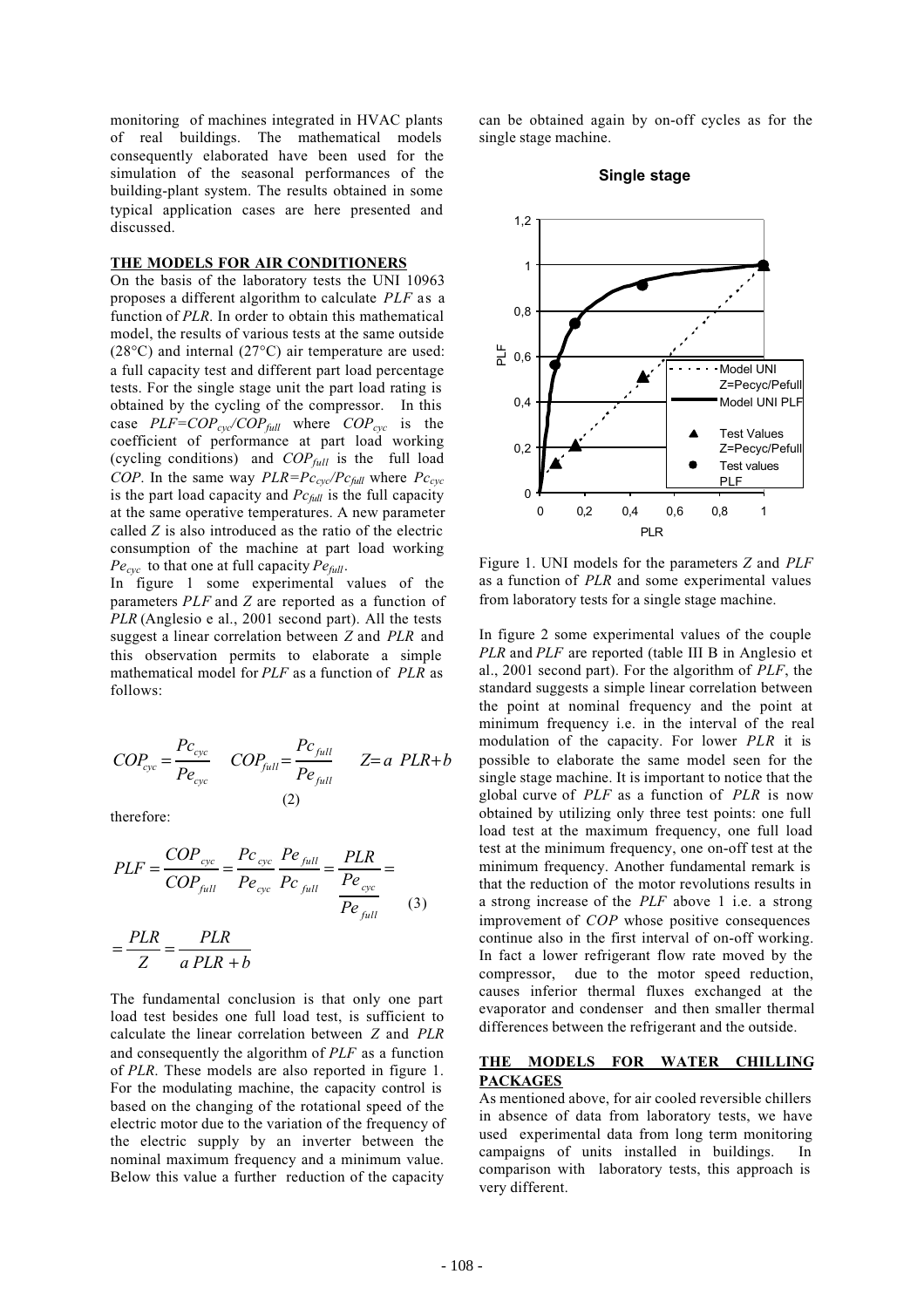**Modulating**



Figure 2. UNI model of the parameter *PLF* as a function of *PLR* and some experimental values from laboratory tests for the modulating machine.

First of all the measured points are not obtained in steady state conditions, but instead during the real working which is continuously transient. Therefore it is not possible to expect results perfectly reproducible. In this case the multiplicity of the test results can provide a correlation between the parameters which is more evident if referred to average values, on hourly or daily basis. Consequently this correlation cannot be used to evaluate effectively the instantaneous behaviour. On the other side it can be even more reliable than the algorithm elaborated from laboratory tests in order to estimate the long term mean performance. Indeed our fundamental scope is the prediction of the seasonal performances. A new difficulty instead can be the lack of full capacity tests necessary to calculate the denominator of the parameter *PLF*. The use of data available in the technical bulletins from the manufacturer often reveals to be unreliable for a specific machine. Furthermore also the measured full capacity working points are often so few (sometimes absent) to make very hard the elaboration of a specific algorithm which permits to calculate the full capacity *COP* as a function of the thermal levels of the external fluids, air and water, which the machine exchanges heat with.

As regards small size units we have utilized here the results obtained from a monitoring campaign of two reversible heat pumps, each of them installed to serve a small building in order to simulate the thermal requirements of a typical small residential unit (about 60 m<sup>2</sup>) in Milan (Pettorossi et al., 2002). Both the plants were equipped with a monitoring system able to provide the continuous record of the

working conditions of the machines in terms of thermal levels, electric consumptions and consequently the supplied energy and *COP* for different weather and operating conditions.

The two machines are single stage with a scroll compressor and R22 refrigerant. The control is onoff. The first machine (machine n°1) has a nominal capacity of 4.7 kW in cooling and 5.5 kW in heating . The other (machine  $n^{\circ}2$ ) is bigger with a nominal capacity of 7.1 kW in cooling and 8.2 kW in heating. Both the machines proved to be oversized for the building requirements. The final units are fan-coils directly supplied by a distribution circuit of minimum length. A water storage is absent. In other terms the thermal inertia of the hydraulic circuits is very modest. The monitoring as heat pump have been performed in the winter 1999-2000. The tests in air conditioning mode during the following summer.



Figure 3. UNI model of the parameter *Z* as a function of *PLR* and hourly mean values from the monitoring of the machine n°1 in air conditioning mode.

Starting from an acquisition every three seconds and their record at one minute interval, the mean hourly values of the working parameters have been evaluated. These data have been elaborated as required by UNI 10963. For the machine n°1, the figure 3 shows the hourly mean values of parameter Z as a function of the corresponding *PLR* in the case of the air conditioning

The linear correlation just noted in laboratory for the single stage machine remains again absolutely evident. The validity of the linear regression is quantified by the high value of the correlation coefficient *R<sup>2</sup>* :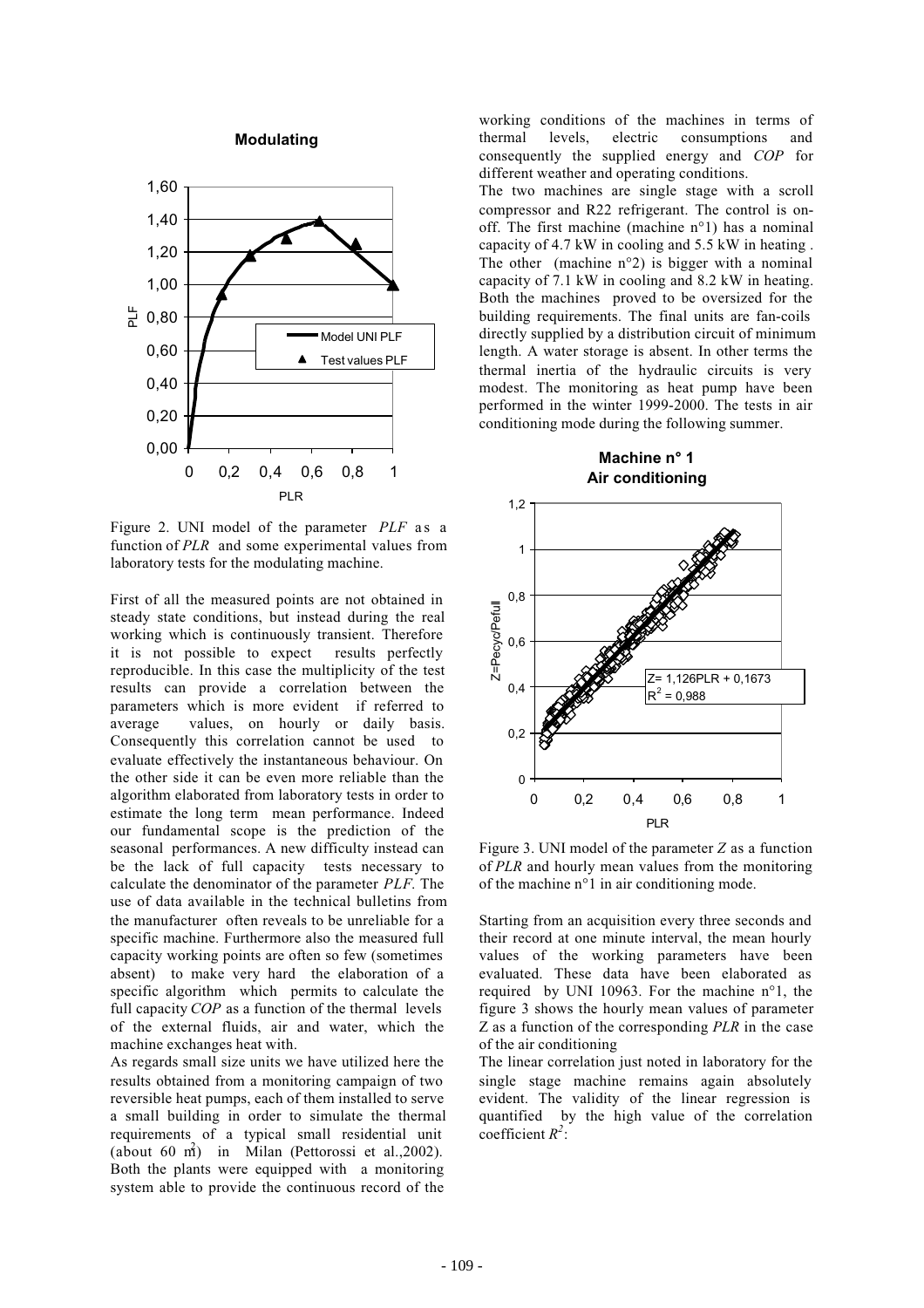$$
R^{2} = \frac{\sum (Z_{calculated} - \overline{Z})^{2}}{\sum (Z_{real} - \overline{Z})^{2}}
$$
(4)

where  $\overline{Z}$  is the mean value of all the real measured Z (or *PLF*). Afterwards the algorithm to calculate the parameter *PLF* as a function of *PLR* has been elaborated by utilizing the same modelling just seen for the air to air single stage machines. The curve obtained in this way for the air conditioning mode is reported in figure 4 together with the mean hourly experimental values from the monitoring.

## **Machine n° 1 Air conditioning**



Figure 4. UNI model of the parameter *PLF* as a function of *PLR* and hourly mean values from the monitoring of the machine n°1 in air conditioning mode.

The unavoidable dispersion of the experimental points does not prevent from the observation of the substantial validity of the curves introduced.

In the heating mode, the machine n°1 provides results analogous which are reported in the figures 5 and 6.

But the numerical coefficients of the two correlations which give *Z* and *PLF* as a function of *PLR* are different of those ones found for the air conditioning mode. In other terms for the same value of the part load factor *PLR*, the correction coefficient *PLF* results different in heating or cooling mode. The results obtained for the machine n°2 are absolutely similar as the figures 7, 8 and 9 show. The only difference regards the experimental points characterized by a stronger capacity reduction due to a larger oversized with respects to the real building requirement.

**Machine n° 1 Heating**



Figure 5 UNI model of the parameter *Z* as a function of *PLR* and hourly mean values from the monitoring of the machine n°1 in the heating mode.

## **Machine n° 1 Heating**



Figure 6 UNI model of the parameter *PLF* as a function of *PLR* and hourly mean values from the monitoring of the machine n°1 in the heating mode.

Besides it is important to underline the difference of the numerical coefficients in the formulas for the two machines which confirms the necessity to carry out individual tests for each model of machine.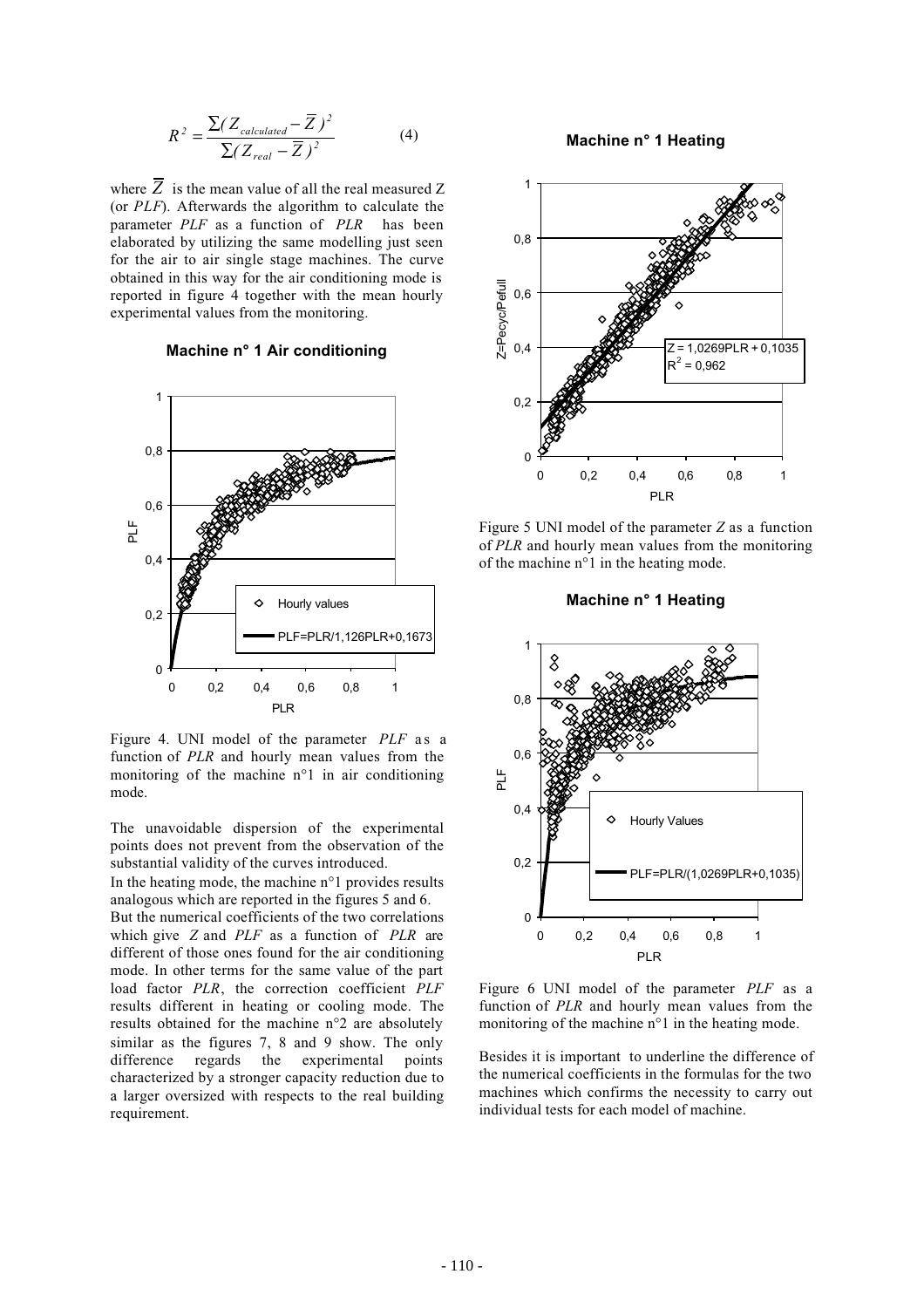**Machine n° 2 Air conditioning**



Figure 7 UNI model of the parameter Z as a function of *PLR* and hourly mean values from the monitoring of the machine n°2 in the air conditioning mode.



**Machine n° 2 Air conditioning**

Figure 8 UNI model of the parameter *PLF* as a function of *PLR* and hourly mean values from the monitoring of the machine n°2 in the air conditioning mode.

The results from the monitoring of two large size chillers, nominal capacity of 510 kW, are now reported. They are installed in a HVAC plant which has other two chillers of the same capacity but with the possibility of total heat recovery from the condensers.

The plant is in an office building with a large

computer room which requires a strong cooling also in the winter. Water storages are present both to increase the thermal inertia of the hydraulic circuit and as cold storage useful in the case of temporary breakdown of the refrigeration machines or electric failure. The plant can be therefore considered characterized by high thermal inertia. For sake of brevity the reference is (Schibuola 1999) for a detailed description of the plant and of the monitoring campaign carried out there. For the scope of this paper, the working data of the two chillers operating essentially in summer have been reported. They are typical water chilling packages with four reciprocating compressors, refrigerant R22 and air cooled. Each unit presents four control step of the capacity. At the moment of the monitoring the machines have been working 8 years long.

#### **Machine n° 2 Heating**



Figure 9 UNI model of the parameter *PLF* as a function of *PLR* and hourly mean values from the monitoring of the machine n°2 in the heating mode.

The figures 10 and 11 show the UNI models of the parameters Z and *PLF* respectively as a function of *PLR* elaborated starting from the hourly mean performances from summer monitoring for one of the two machines (machine n°3). For the other machine (machine n°4), the model of the parameter *PLF* is directly reported in the figure 12.

It can be notice that for all the tested machines a clear experimental correlation between the mean hourly values of the part load ratio *PLR* and the part load factor *PLF* has been always confirmed. It means that the only parameter *PLR* is really able to determine the influence of the part load working on the hourly mean behaviour of the machine. With the same hourly mean *PLR*, different distributions of the cooling demand certainly present in the monitoring periods do not cause differences in the hourly mean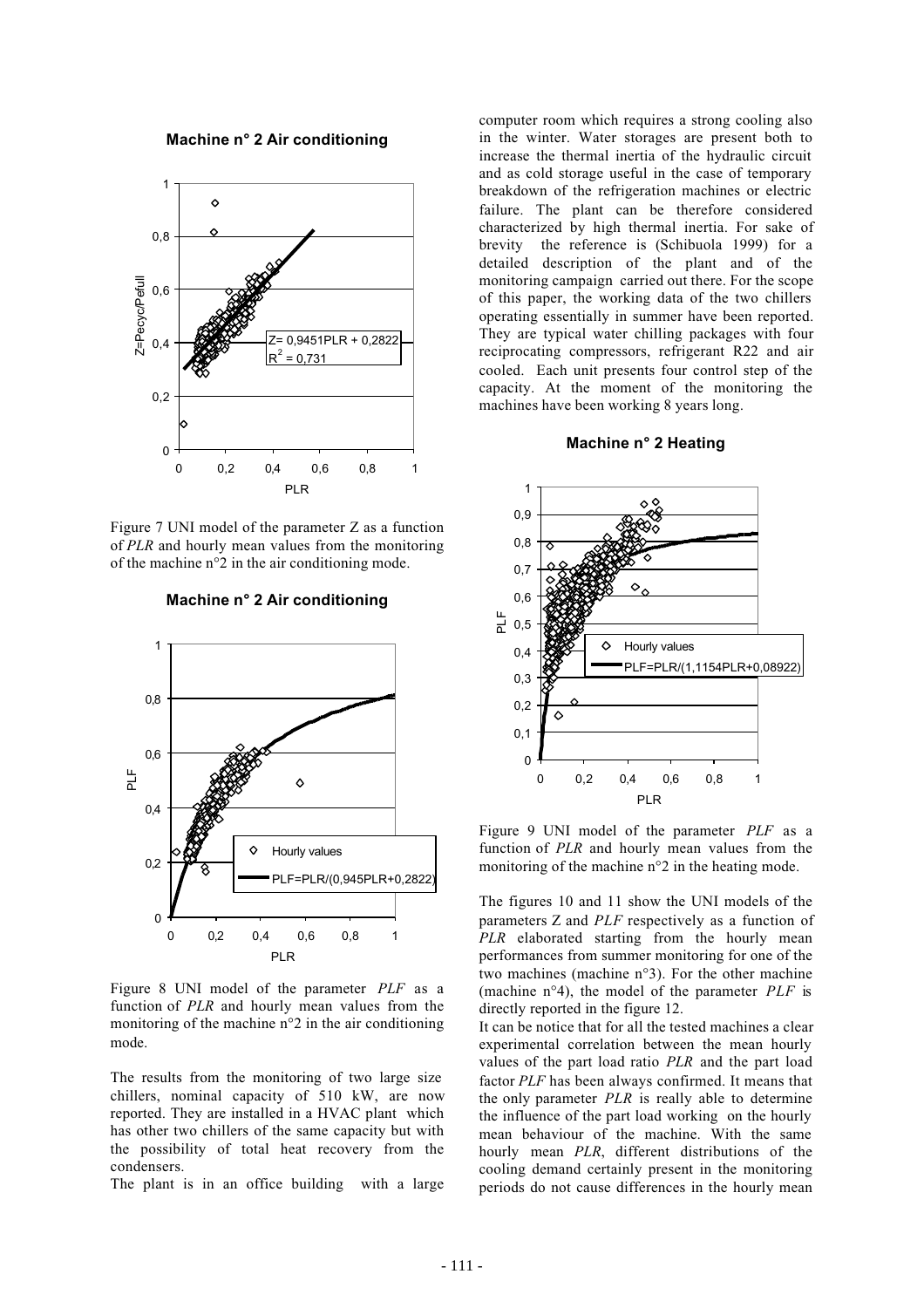*PLF*. This result is of the maximum importance because it validates the use of the models introduced for dynamic simulation of the building-plant system with one hour time step.



**Machine n° 3 Air cooling**

Figure 10 UNI model of the parameter Z as a function of *PLR* and hourly mean values from the monitoring of the machine n°3 in the air conditioning mode.

**Machine n° 3 Air conditioning**



Figure 11 UNI model of the parameter *PLF* as a function of *PLR* and hourly mean values from the monitoring of the machine n°3 in the air conditioning mode.

In order to have a further experimental validation, the hourly mean thermal levels and building requirement from monitoring have been considered. As they were

obtained by a dynamic simulation, they are used to calculate *PLR* parameter on the basis of the reference working curves of the machine at full capacity. Consequently the hourly mean *COP* has been calculated and corrected by the use of the model proposed for *PLF*. Dividing the mean hourly capacity by this *COP* the mean hourly electric consumption is calculated. The seasonal mean COP is obtained as the ratio between the values integrated in the season period of the satisfied requirement and the electric consumption. Table I reports the comparison between the seasonal *COP* so calculated and the real measured *COP* from monitoring of the machines here considered. The percentage error is always less than  $1\%$ .

#### **Machine n° 4 Air conditioning**



Figure 12 UNI model of the parameter *PLF* as a function of *PLR* and hourly mean values from the monitoring of the machine n°4 in the air conditioning mode.

| measured seasonal COP. |                 |            |         |
|------------------------|-----------------|------------|---------|
|                        | <b>COP</b>      | <b>COP</b> | Error   |
|                        | <b>Measured</b> | calculated | %       |
| Machine n°1            | 2.469           | 2.463      | $-0.24$ |
| Air conditioning       |                 |            |         |
| Machine n°1            | 3.041           | 3.073      | 1.05    |
| Heating                |                 |            |         |
| Machine n°2            | 1.516           | 1.514      | $-0.13$ |
| Air conditioning       |                 |            |         |
| Machine n° 2           | 2.053           | 2.051      | $-0.10$ |
| <b>Heating</b>         |                 |            |         |
| Machine $n^{\circ}$ 3  | 2.580           | 2.581      | 0.4     |
| Air conditioning       |                 |            |         |
| Machine n° 4           | 2.618           | 2.617      | $-0.04$ |
| Air conditioning       |                 |            |         |

Table I Comparison between calculated and

Furthermore the models from summer monitoring has been used for the winter and vice versa. For the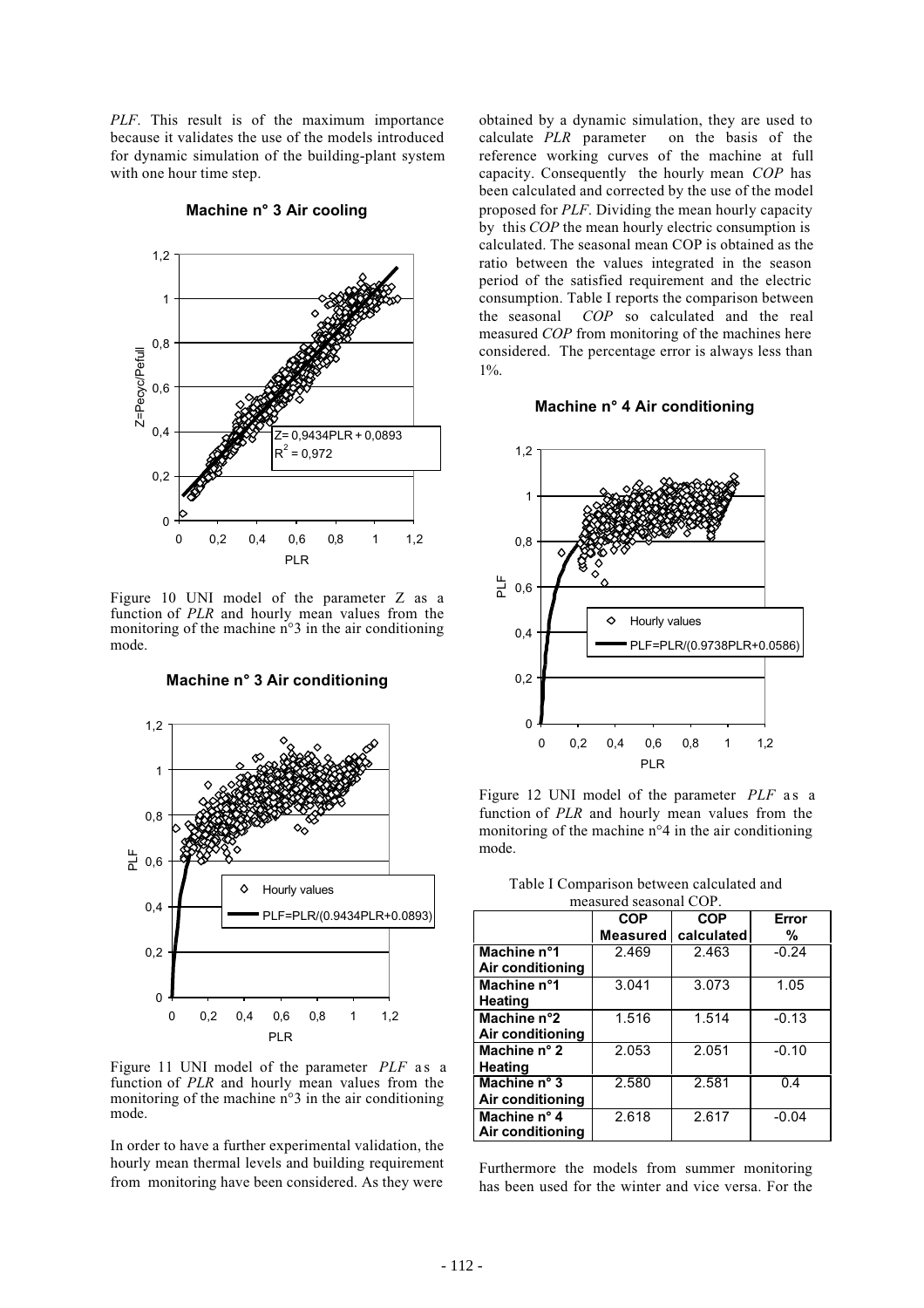machine n°1, in the first case the previous comparison shows an error of 18%, in the second case 23%. This bad result indicates that it is absolutely necessary distinguish the heating and cooling models of the parameter *PLF* for the same machine, probably because of the different thermal levels in cooling and heating modes.

## **APPLICATION OF THE MODELS**

A long term dynamic simulation of building-plant system is able to provide a correct estimation of the seasonal performances of a refrigeration machine installed in a HVAC plant. For this aim, between the various commercial computer programs today widely diffuse, DOE program, release 2.1E, has been here used (DOE, 1994).

Typical applications cases have been analysed (Bettanini et al., 2001). So we have considered a flat of five rooms situated on the intermediate floor of a block, 108  $m<sup>2</sup>$ , height 3 m and with three external walls. Typical envelope structures have been assumed, for example brick walls well insulated. About 15% of the external surface is double panel glazing. Internal heat gains have been neglected here and an average natural infiltration rate has been estimated equal to  $0.5$  vol  $h^{-1}$ . Intermittent plant working from 7 am to 9 pm (14 h) is investigated. An office case has also been considered. The only envelope difference is a more extended glazing equal to 50% of the external walls. The plant working is from 7 am to 7 pm (12 h). Forced ventilation equal to 2 vol  $h^{-1}$  is present only in this period. Internal heat gains for persons (maximum 1 person  $10 \text{ m}^2$ ), lighting (maximum  $20W/m^2$ , fluorescent) and computers (maximum 12  $W/m<sup>2</sup>$ ), with typical daily profiles are foreseen for the office case. The air conditioning is present from May to the end of September. Various climatic conditions well distributed in Europe have been considered: Copenhagen, Nancy, Milan, Rome, Crotone and Trapani. For these localities Test Reference Years (TRY) provided by European Commission (European Commission Directorate, 1985) have been used.

As application of the models just introduced, the results of dynamic simulation are here presented for an air to air conditioners with on-off or modulating capacity control and for a chiller referring to the models of the machine n°1.

In figure 13, for the air to air machine, the seasonal *COP* obtained by simulation for the two buildings and for the various cities is reported assuming for the part load influence: no influence, influence valuated with ARI formula (1) or with UNI model. The modulating control effect has also been investigated with corresponding UNI model just seen. First of all one can observe the fundamental influence of the part load working on the seasonal *COP* which cannot be neglected and instead it have to be estimated with a more precise correlation than the simplified one proposed by ARI. Furthermore remarkable is the

increase of the performances with the models of the modulating conditioner which permits to quantify the advantages of an efficacious capacity control.



Figure 13 Comparison between the seasonal *COP* obtained by simulation for the air conditioner and utilizing different models: no influence, ARI or UNI model for the on-off control and UNI model for the modulating control, in the various cases studied.

In the same way the figure 14, for the machine  $n^{\circ}$ 1 (single stage and on-off control), shows the seasonal *COP* obtained by considering the part load influence in accordance with the same three models in the various application cases.

Also for chillers the necessity of a correct choice of the calculation model is confirmed because of the large difference of the results obtained in the three modes.



Figure 14 Comparison between the seasonal *COP* obtained by simulation and utilizing different models: no influence, ARI or UNI model for the machine n°1, in the various cases studied.

#### **CONCLUSIONS**

The models proposed for an extended use by UNI 10963, but really developed on the basis of laboratory tests of only air to air split machines, are resulted valid also to explain the working data of chillers obtained from the monitoring of real plants. However this fact does not mean that it is possible to

give up to the laboratory tests in steady state conditions and to use only data from monitoring. In